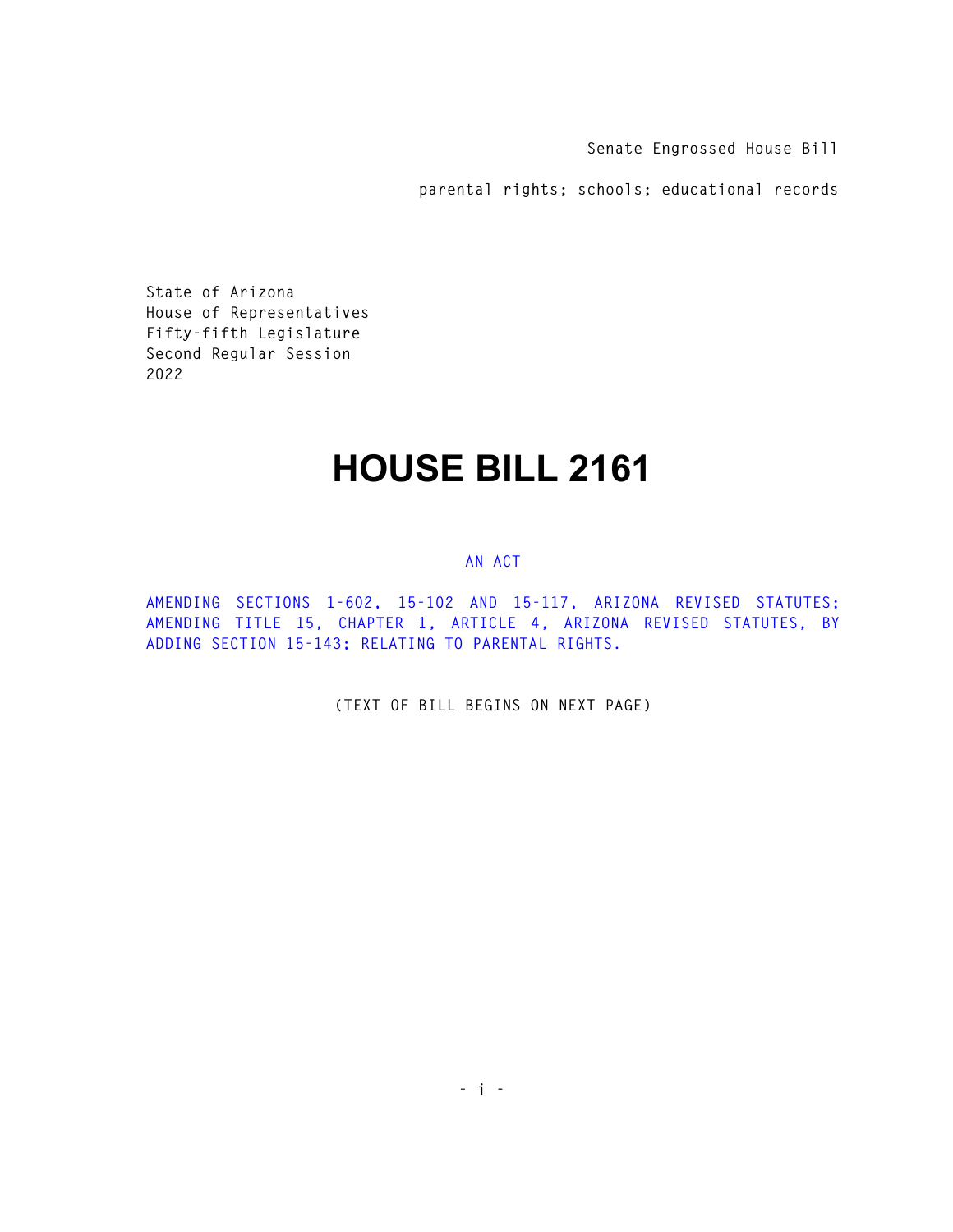**1 Be it enacted by the Legislature of the State of Arizona: 2 Section 1. Section 1-602, Arizona Revised Statutes, is amended to 3 read: 4 1-602. Parents' bill of rights; governmental interference 5 restricted; burden of proof; definition 6 A. All parental rights are EXCLUSIVELY reserved to a parent of a 7 minor child without obstruction or interference from this state, any 8 political subdivision of this state, any other governmental entity or any 9 other institution, including: 10 1. The right to direct the education of the minor child. 11 2. All rights of parents identified in title 15, including the 12 right to access and review all records relating to the minor child. 13 3. The right to direct the upbringing of the minor child. 14 4. The right to direct the moral or religious training of the minor 15 child. 16 5. The right to make ALL health care decisions for the minor child, 17 including rights pursuant to sections 15-873, 36-2271 and 36-2272, unless 18 otherwise prohibited by law. 19 6. The right to REQUEST, access and review all WRITTEN AND 20 ELECTRONIC medical records of the minor child unless otherwise prohibited 21 by law or UNLESS the parent is the subject of an investigation of a crime 22 committed against the minor child and a law enforcement official requests 23 that the information not be released. 24 7. The right to consent in writing before a biometric scan of the 25 minor child is made pursuant to section 15-109. 26 8. The right to consent in writing before any record of the minor 27 child's blood or deoxyribonucleic acid is created, stored or shared, 28 except as required by section 36-694, or before any genetic testing is 29 conducted on the minor child pursuant to section 12-2803 unless authorized 30 pursuant to section 13-610 or a court order. 31 9. The right to consent in writing before the THIS state or any of 32 its political subdivisions makes a video or voice recording of the minor 33 child, unless the video or voice recording is made during or as a part of 34 a court proceeding, by law enforcement officers during or as part of a law 35 enforcement investigation, during or as part of an interview in a criminal 36 or child safety services investigation or to be used solely for any of the 37 following: 38 (a) Safety demonstrations, including the maintenance of order and 39 discipline in the common areas of a school or on pupil transportation 40 vehicles. 41 (b) A purpose related to a legitimate academic or extracurricular 42 activity. 43 (c) A purpose related to regular classroom instruction. 44 (d) Security or surveillance of buildings or grounds. 45 (e) A photo identification card.**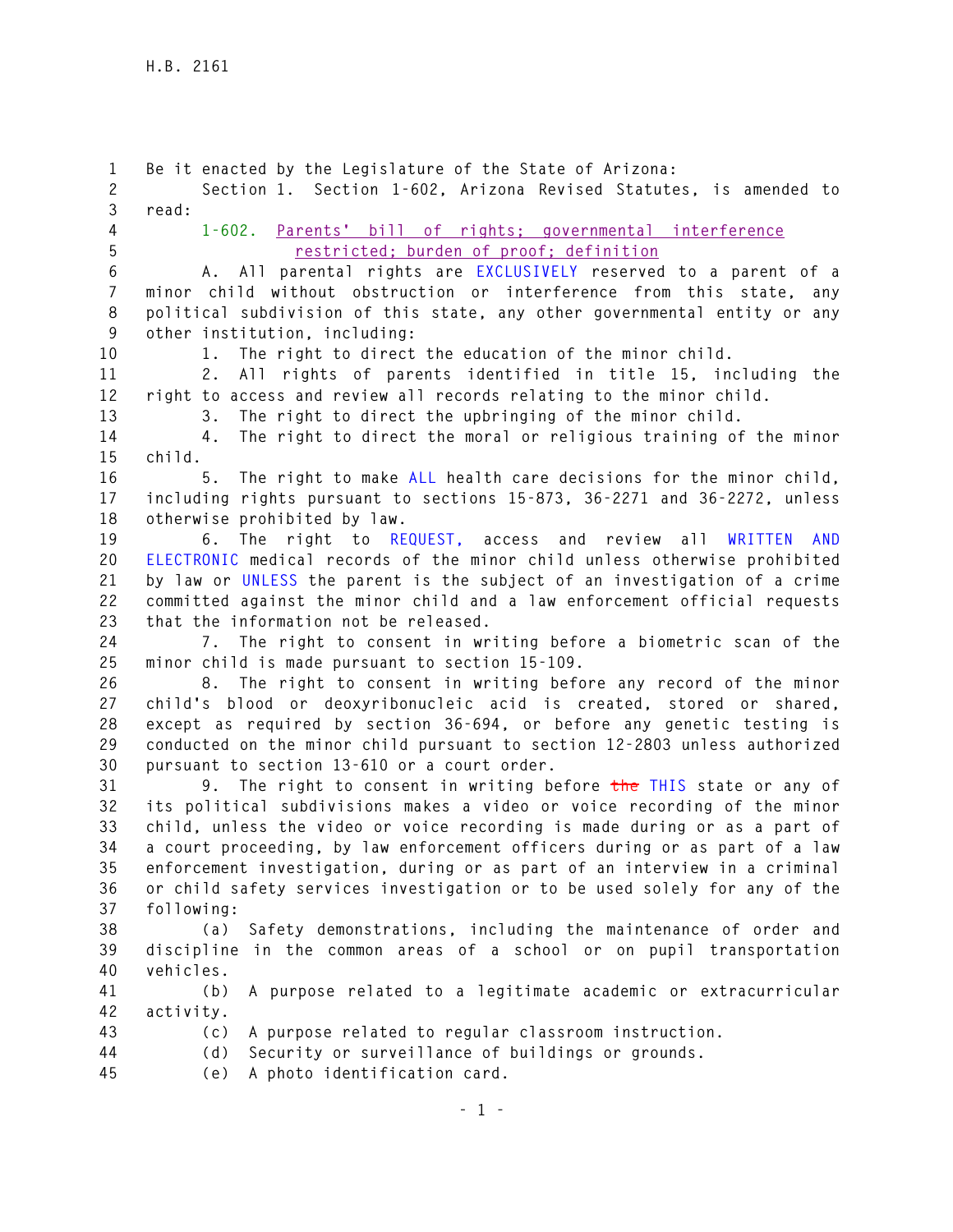**1 10. The right to be notified promptly if an employee of this state, 2 any political subdivision of this state, any other governmental entity or 3 any other institution suspects that a criminal offense has been committed 4 against the minor child by someone other than a parent, unless the 5 incident has first been reported to law enforcement and notification of 6 NOTIFYING the parent would impede a law enforcement or child safety 7 services investigation. This paragraph does not create any new obligation 8 for school districts and charter schools to report misconduct between 9 students at school, such as fighting or aggressive play, that is routinely 10 addressed as a student disciplinary matter by the school.** 

**11 11. The right to obtain information about a child safety services 12 investigation involving the parent pursuant to section 8-807.** 

**13 B. This section does not authorize or allow a parent to engage in 14 conduct that is unlawful or to abuse or neglect a child in violation of 15 the laws of this state. This section does not prohibit courts, law 16 enforcement officers or employees of a government agency responsible for 17 child welfare from acting in their official capacity within the scope of 18 their authority. This section does not prohibit a court from issuing an 19 order that is otherwise permitted ALLOWED by law.** 

**20 C. Any attempt to encourage or coerce a minor child to withhold 21 information from the child's parent shall be IS grounds for discipline of 22 an employee of this state, any political subdivision of this state, or any 23 other governmental entity OR ANY OTHER INSTITUTION, except for law 24 enforcement personnel.** 

**25 D. Unless those rights have been legally waived or legally 26 terminated, parents have inalienable rights that are more comprehensive 27 than those listed in this section. This chapter does not prescribe all 28 rights of parents OR PREEMPT OR FORECLOSE CLAIMS OR REMEDIES IN SUPPORT OF 29 PARENTAL RIGHTS THAT ARE AVAILABLE UNDER THE CONSTITUTION, STATUTES OR 30 COMMON LAW OF THIS STATE. Unless otherwise required by law, the rights of 31 parents of minor children shall not be limited or denied.** 

**32 E. EXCEPT AS PRESCRIBED IN SUBSECTIONS F AND G OF THIS SECTION, 33 THIS STATE, A POLITICAL SUBDIVISION OF THIS STATE OR ANY OTHER 34 GOVERNMENTAL ENTITY, OR ANY OFFICIAL OF THIS STATE, A POLITICAL 35 SUBDIVISION OF THIS STATE OR ANY OTHER GOVERNMENTAL ENTITY ACTING UNDER 36 COLOR OF LAW, SHALL NOT INTERFERE WITH OR USURP THE FUNDAMENTAL RIGHT OF 37 PARENTS TO DIRECT THE UPBRINGING, EDUCATION, HEALTH CARE AND MENTAL HEALTH 38 OF THEIR CHILDREN. A PARENT MAY BRING SUIT AGAINST A GOVERNMENTAL ENTITY 39 OR OFFICIAL DESCRIBED IN THIS SUBSECTION BASED ON ANY VIOLATION OF THE 40 STATUTORY RIGHTS SET FORTH IN THIS CHAPTER OR ANY OTHER ACTION THAT 41 INTERFERES WITH OR USURPS THE FUNDAMENTAL RIGHT OF PARENTS TO DIRECT THE 42 UPBRINGING, EDUCATION, HEALTH CARE AND MENTAL HEALTH OF THEIR CHILDREN IN 43 THE SUPERIOR COURT IN THE COUNTY IN WHICH THE VIOLATION OR OTHER ACTION 44 OCCURS OR IN FEDERAL COURT, IF AUTHORIZED BY FEDERAL LAW, OR BEFORE AN**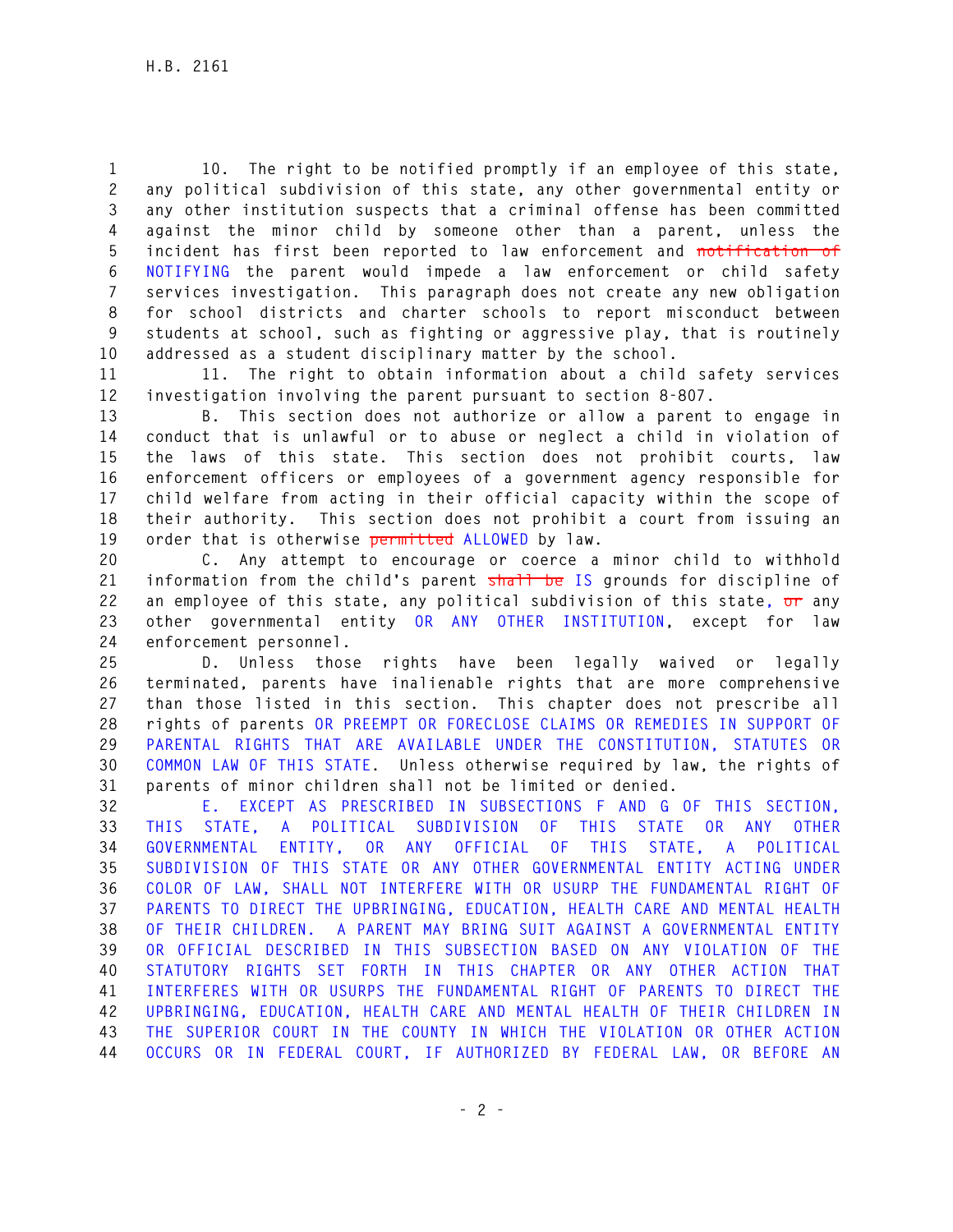**1 ADMINISTRATIVE TRIBUNAL OF APPROPRIATE JURISDICTION. A PARENT MAY RAISE A 2 VIOLATION OF THIS CHAPTER AS A CLAIM OR A DEFENSE.** 

**3 F. IN ANY ACTION UNDER SUBSECTION E OF THIS SECTION, THE 4 GOVERNMENTAL ENTITY OR OFFICIAL DESCRIBED IN SUBSECTION E OF THIS SECTION 5 HAS THE BURDEN OF PROOF TO DEMONSTRATE BOTH OF THE FOLLOWING:** 

**6 1. THAT THE INTERFERENCE OR USURPATION IS ESSENTIAL TO ACCOMPLISH A 7 COMPELLING GOVERNMENT INTEREST OF THE HIGHEST ORDER, AS LONG RECOGNIZED IN 8 THE HISTORY AND TRADITIONS OF THIS STATE IN THE OPERATION OF ITS 9 REGULATORY POWERS.** 

**10 2. THAT THE METHOD OF INTERFERENCE OR USURPATION USED BY THE 11 GOVERNMENT IS NARROWLY TAILORED AND IS NOT OTHERWISE SERVED BY A LESS 12 RESTRICTIVE MEANS.** 

**13 G. A GOVERNMENTAL ENTITY OR OFFICIAL DESCRIBED IN SUBSECTION E OF 14 THIS SECTION MAY INTERFERE WITH OR USURP THE FUNDAMENTAL RIGHT OF PARENTS 15 TO DIRECT THE UPBRINGING, EDUCATION, HEALTH CARE AND MENTAL HEALTH OF 16 THEIR CHILDREN ONLY IF THE GOVERNMENTAL ENTITY OR OFFICIAL SUCCESSFULLY 17 DEMONSTRATES BOTH ELEMENTS DESCRIBED IN SUBSECTION F OF THIS SECTION. IF 18 THE GOVERNMENTAL ENTITY OR OFFICIAL IS UNSUCCESSFUL, THE COURT SHALL GRANT 19 APPROPRIATE RELIEF, SUCH AS DECLARATORY OR INJUNCTIVE RELIEF, COMPENSATORY 20 DAMAGES AND ATTORNEY FEES, BASED ON THE FACTS OF THE CASE AND THE LAW AS 21 APPLIED TO THE FACTS.** 

**22 E. H. For the purposes of this section, "parent" means the natural 23 or adoptive parent or legal guardian of a minor child.** 

**24 Sec. 2. Section 15-102, Arizona Revised Statutes, is amended to 25 read:** 

**26 15-102. Parental involvement in the school; definition**

**27 A. The EACH SCHOOL DISTRICT governing board, in consultation with 28 parents, teachers and administrators, shall develop and adopt a policy to 29 promote the involvement of parents and guardians of children enrolled in 30 the schools within the school district, including:** 

**31 1. A plan for parent participation in the schools that is designed 32 to improve parent and teacher cooperation in such areas as homework, 33 attendance and discipline. The plan shall provide for the administration 34 of a parent-teacher satisfaction survey.** 

**35 2. Procedures by which parents may learn about the course of study 36 for their children and review learning materials, including the source of 37 any supplemental educational materials.** 

**38 3. Procedures by which parents who object to any learning material 39 or activity on the basis that the material or activity is harmful may 40 withdraw their children from the activity or from the class or program in 41 which the material is used. Objection to a learning material or activity 42 on the basis that the material or activity is harmful includes objection 43 to the material or activity because it questions beliefs or practices in 44 sex, morality or religion.**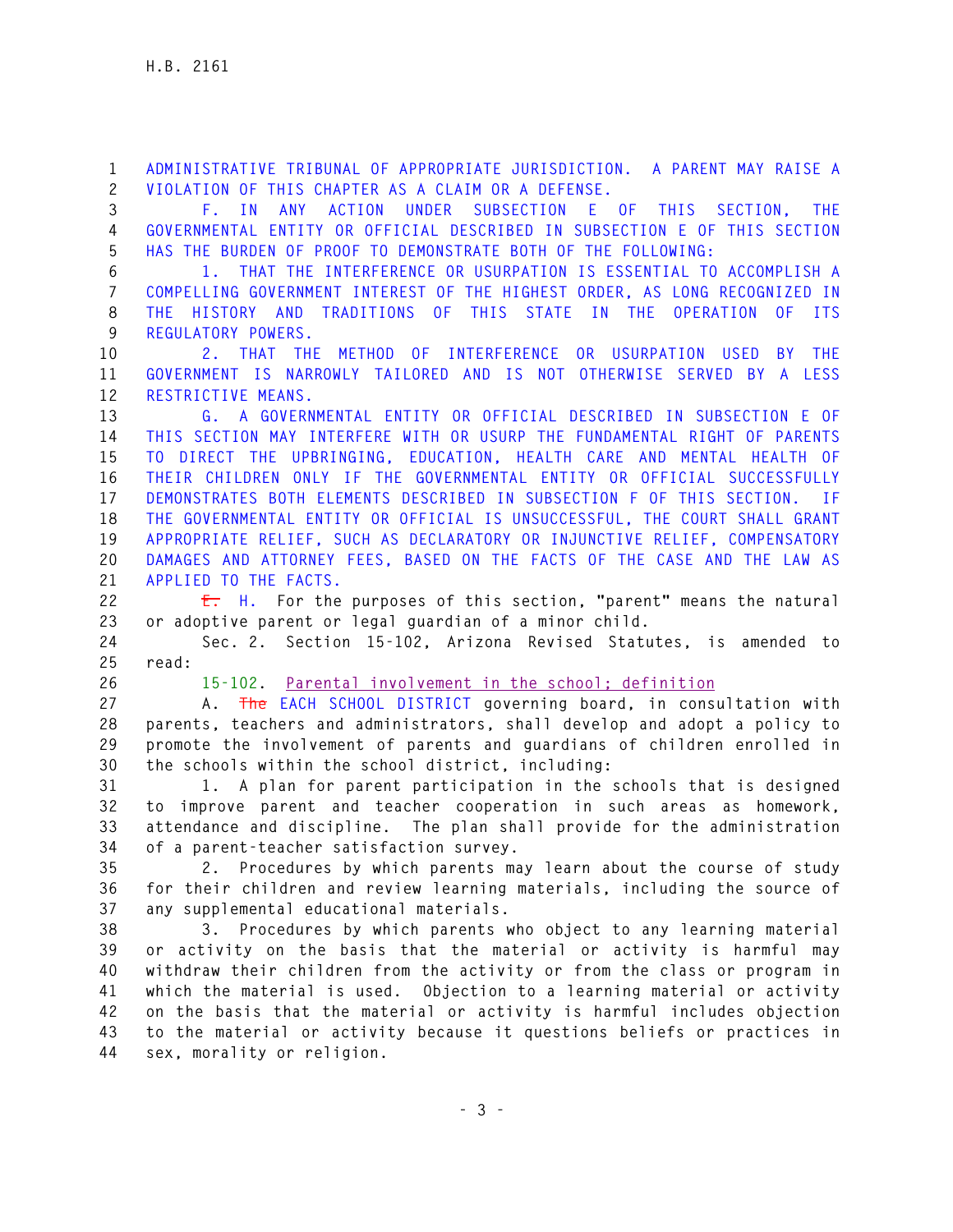**1 4. If a school district offers any sex education curricula pursuant 2 to section 15-711 or 15-716 or pursuant to any rules adopted by the state 3 board of education, procedures to prohibit the school district from 4 providing sex education instruction to a pupil unless the pupil's parent 5 provides written permission for the child to participate in the sex 6 education curricula.** 

**7 5. Procedures by which parents will be notified in advance of and 8 given the opportunity to opt their children in to any instruction, 9 learning materials or presentations regarding sexuality, in courses other 10 than formal sex education curricula.** 

**11 6. Procedures by which parents may learn about the nature and 12 purpose of clubs and activities that are part of the school curriculum, 13 extracurricular clubs and activities that have been approved by the 14 school.** 

**15 7. Procedures by which parents may learn about parental rights and 16 responsibilities under the laws of this state, including the following:** 

**17 (a) The right to opt in to a sex education curriculum if one is 18 provided by the school district.** 

**19 (b) Open enrollment rights pursuant to section 15-816.01.** 

**20 (c) The right to opt out of assignments pursuant to this section.** 

**21 (d) The right to opt out of immunizations pursuant to section 22 15-873.** 

**23 (e) The promotion requirements prescribed in section 15-701.** 

**24 (f) The minimum course of study and competency requirements for 25 graduation from high school prescribed in section 15-701.01.** 

**26 (g) The right to opt out of instruction on acquired immune 27 deficiency syndrome pursuant to section 15-716.** 

**28 (h) The right to review test results pursuant to section 15-743.** 

**29 (i) The right to participate in gifted programs pursuant to section 30 15-779.01.** 

**31 (j) The right to access instructional materials pursuant to section 32 15-730.** 

**33 (k) The right to receive a school report card pursuant to section 34 15-746.** 

**35 (l) The attendance requirements prescribed in sections 15-802, 36 15-803 and 15-821.** 

**37 (m) The right to public review of courses of study and textbooks 38 pursuant to sections 15-721 and 15-722.** 

**39 (n) The right to be excused from school attendance for religious 40 purposes pursuant to section 15-806.** 

**41 (o) Policies related to parental involvement pursuant to this 42 section.** 

**43 (p) The right to seek membership on school councils pursuant to 44 section 15-351.**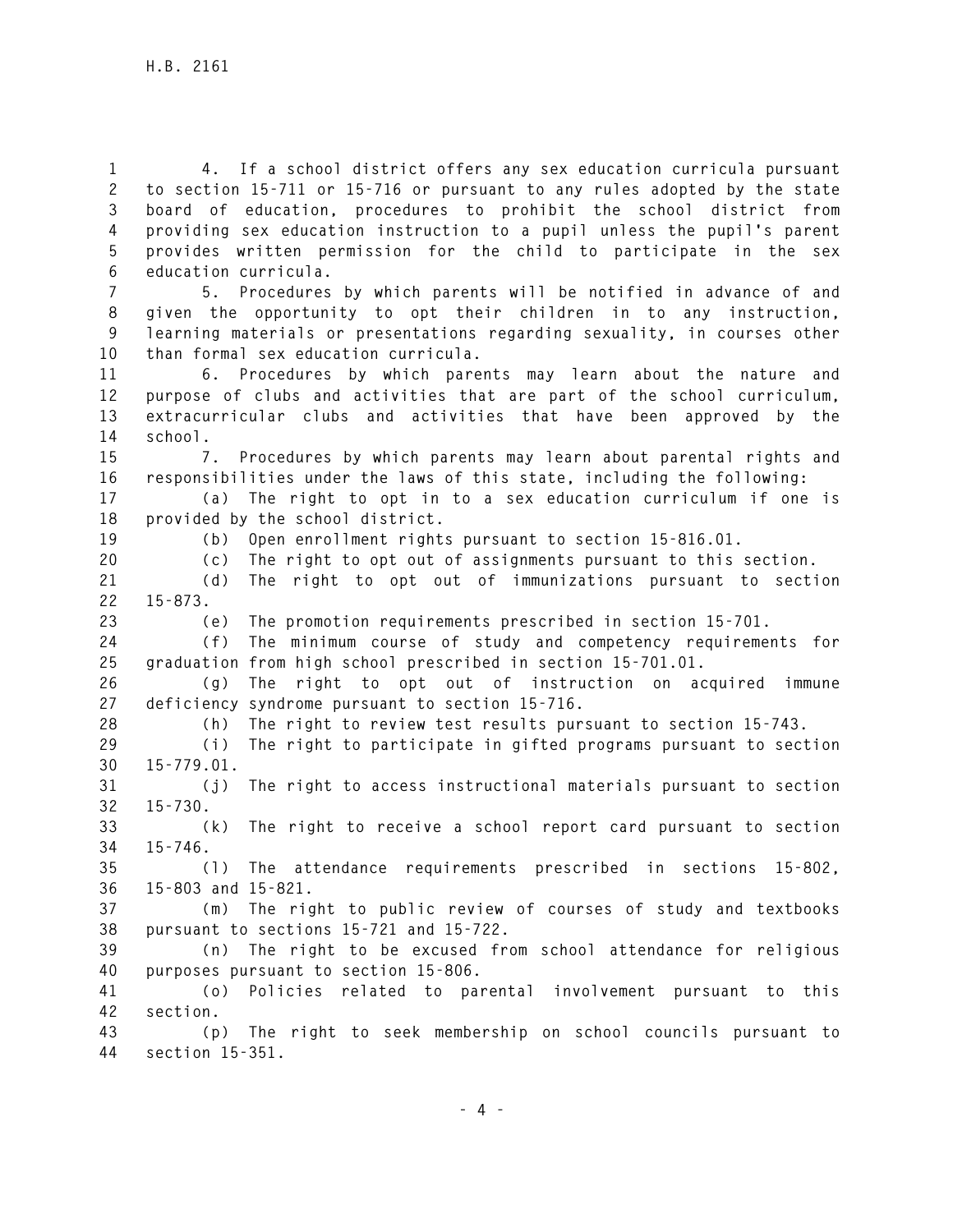**1 (q) Information about the student accountability information system 2 as prescribed in section 15-1041. 3 (r) The right to access the failing schools tutoring fund pursuant 4 to section 15-241. 5 (s) THE RIGHT TO ACCESS ALL WRITTEN AND ELECTRONIC RECORDS OF A 6 SCHOOL DISTRICT OR SCHOOL DISTRICT EMPLOYEE CONCERNING THE PARENT'S CHILD 7 PURSUANT TO SECTION 15-143. 8 B. The policy adopted by the governing board pursuant to this 9 section may also include the following components: 10 1. A plan by which parents will be made aware of the district's 11 parental involvement policy and this section, including: 12 (a) Rights under the family educational rights and privacy act of 13 1974 (20 United States Code section 1232g) relating to access to 14 children's official records. 15 (b) The parent's right to inspect the school district policies and 16 curriculum. 17 2. Efforts to encourage the development of parenting skills. 18 3. Communicating to parents techniques that are designed to assist 19 the child's learning experience in the home. 20 4. Efforts to encourage access to community and support services 21 for children and families. 22 5. Promoting communication between the school and parents 23 concerning school programs and the academic progress of the parents' 24 children. 25 6. Identifying opportunities for parents to participate in and 26 support classroom instruction at the school. 27 7. Efforts to support, with appropriate training, parents as shared 28 decision-makers and to encourage membership on school councils. 29 8. Recognizing the diversity of parents and developing guidelines 30 that promote widespread parental participation and involvement in the 31 school at various levels. 32 9. Developing preparation programs and specialized courses for 33 certificated employees and administrators that promote parental 34 involvement. 35 10. Developing strategies and programmatic structures at schools to 36 encourage and enable parents to participate actively in their children's 37 education. 38 C. The governing board may adopt a policy to provide to parents the 39 information required by this section in an electronic form. 40 D. A parent shall submit a written request for information pursuant 41 to this section during regular business hours to either the school 42 principal at the school site or the superintendent of the school district 43 at the office of the school district. Within ten days after receiving the 44 request for information, the school principal or the superintendent of the 45 school district shall either deliver the requested information to the**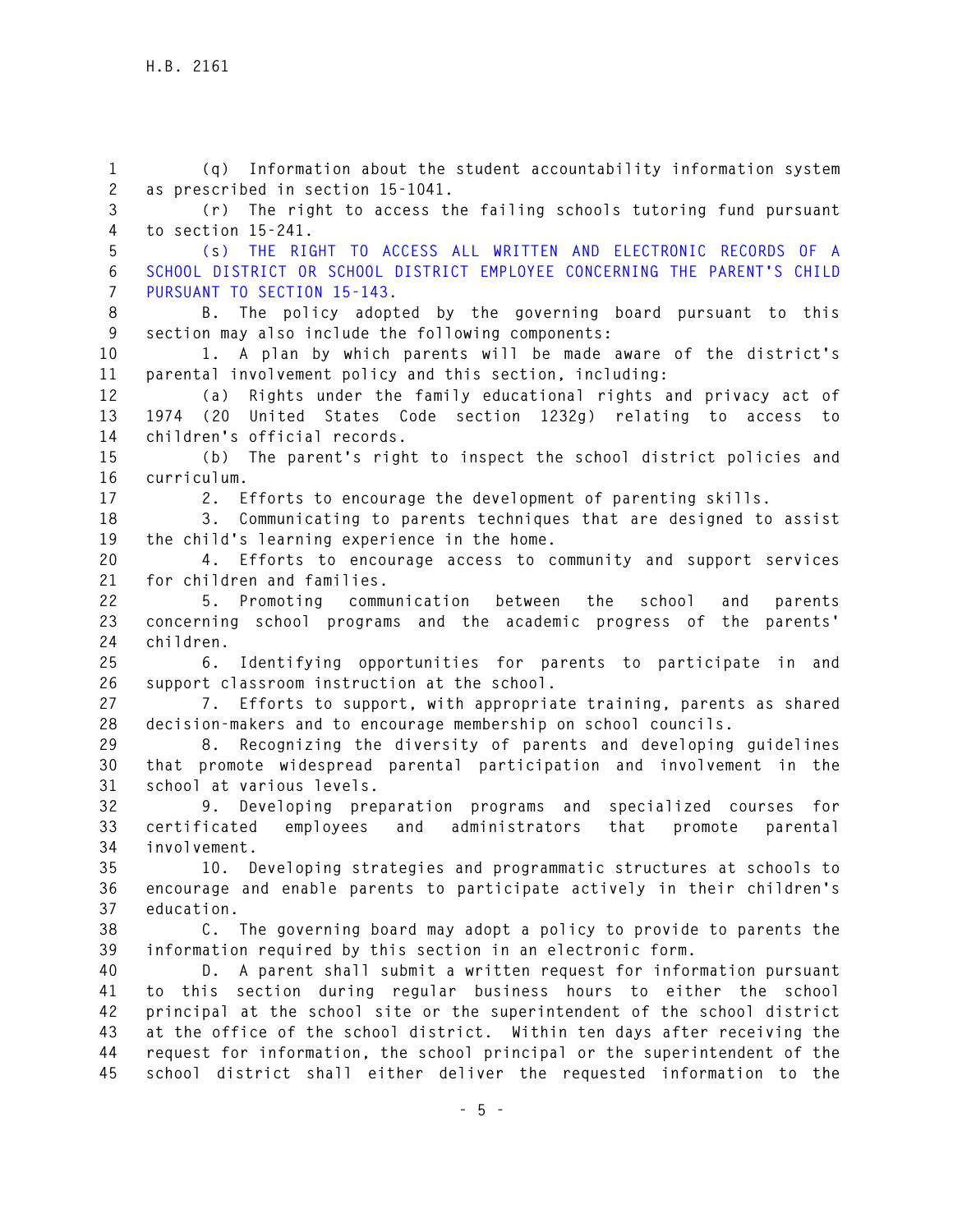**1 parent or submit to the parent a written explanation of the reasons for 2 denying the requested information. If the request for information is 3 denied or the parent does not receive the requested information within 4 fifteen days after submitting the request for information, the parent may 5 submit a written request for the information to IN WRITING FROM the school 6 district governing board, which shall formally consider the request at the 7 next scheduled public meeting of the governing board if the request can be 8 properly noticed on the agenda. If the request cannot be properly noticed 9 on the agenda, the governing board shall formally consider the request at 10 the next subsequent public meeting of the governing board.** 

**11 E. For the purposes of this section, "parent" means the natural or 12 adoptive parent or legal guardian of a minor child.** 

**13 Sec. 3. Section 15-117, Arizona Revised Statutes, is amended to 14 read:** 

- 
- 

**15 15-117. Surveys; pupil information; parental permission and 16 informed consent; exceptions; penalties; 17 definitions**

**18 A. Notwithstanding any other law, each school district and charter 19 school shall obtain written informed consent from the parent of a pupil 20 before administering any survey that is retained by a school district, a 21 charter school or the department of education for longer than one year and 22 that solicits personal information about the pupil regarding any of the 23 following:** 

**24 1. Critical appraisals of another person with whom a pupil has a 25 close relationship.** 

**26 2. Gun or ammunition ownership.** 

- **27 3. Illegal, antisocial or self-incriminating behavior.**
- **28 4. Income or other financial information.**

**29 5. Legally recognized privileged or analogous relationships, such 30 as relationships with a lawyer, physician or member of the clergy. 31 6. Medical history or medical information.** 

**32 7. Mental health history or mental health information.** 

- **33 8. Political affiliations, opinions or beliefs.**
- **34 9. Pupil biometric information.**
- 

**35 10. The quality of home interpersonal relationships.** 

**36 11. Religious practices, affiliations or beliefs.** 

**37 12. Self-sufficiency as it pertains to emergency, disaster and 38 essential services interruption planning.** 

- **39 13. Sexual behavior or attitudes.**
- 
- **40 14. Voting history.**

**41 B. At the beginning of every school year LEAST SEVEN DAYS BEFORE 42 ADMINISTERING ANY SURVEY TO A PUPIL, every school district and charter 43 school shall PROVIDE A COPY OF THE SURVEY TO THE PUPIL'S PARENT ALONG WITH 44 A WRITTEN INFORMED CONSENT FORM AND SHALL obtain written informed consent 45 from the PUPIL'S parent of a FOR THE pupil to participate in any THE**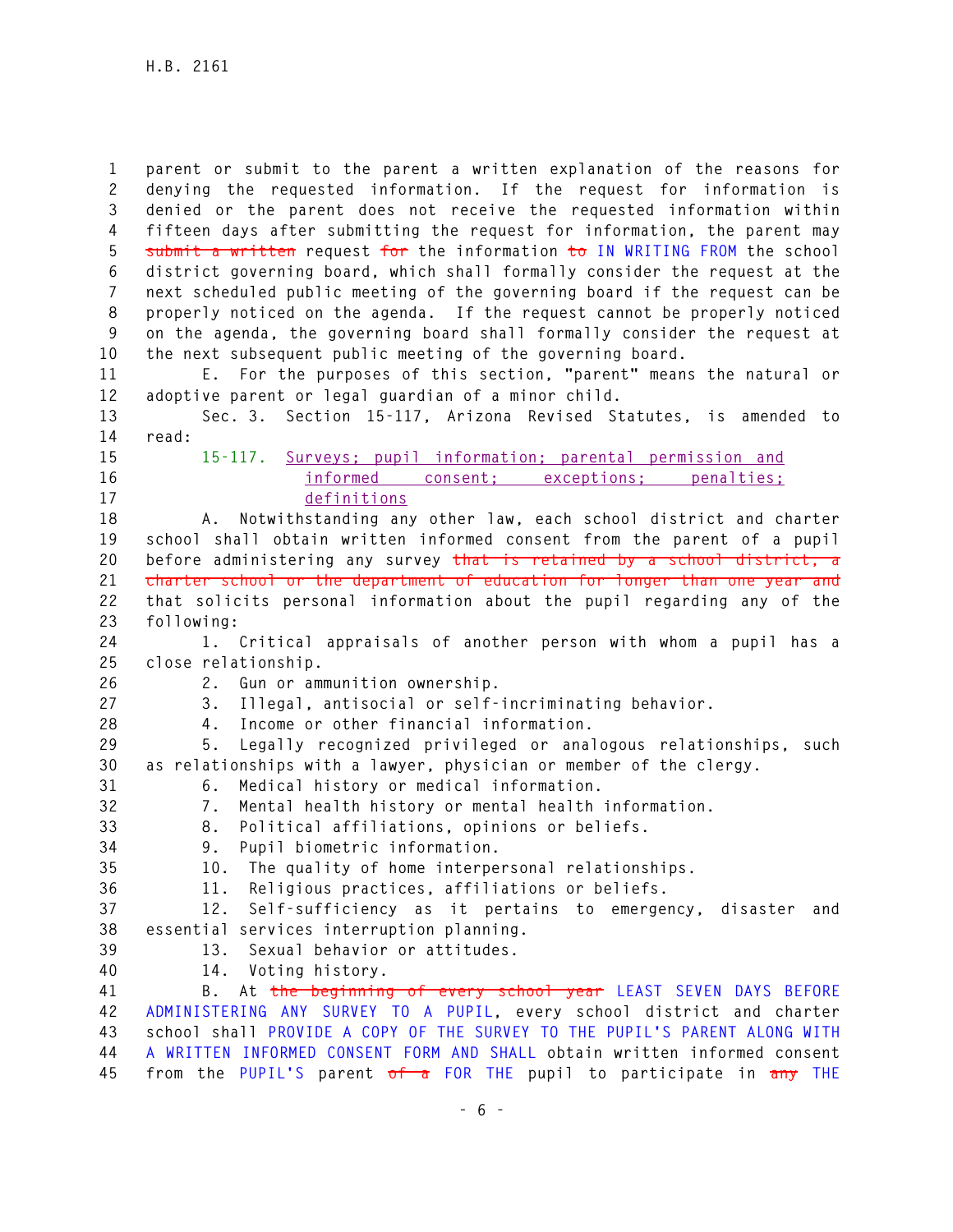**1 survey pursuant to subsection A of this section for the entire year.**  2  $\uparrow$  **THE PUPIL'S** parent of a pupil may at any time revoke consent for the **3 pupil to participate in any survey pursuant to subsection A of this 4 section. For any pupil who is at least eighteen years of age, the 5 permission or consent that would otherwise be required from the pupil's 6 parent pursuant to this section is required only from the pupil. All 7 surveys conducted pursuant to subsection A of this section shall be 8 approved and authorized by the school district or charter school. The 9 school district or charter school is subject to the penalties prescribed 10 in subsection L of this section. A teacher or other school employee may 11 not administer any survey pursuant to subsection A of this section without 12 written authorization from the school district or charter school.** 

**13 C. This section applies to all surveys conducted pursuant to 14 subsection A of this section:** 

**15 1. Regardless of the stated purpose of the survey.** 

**16 2. Regardless of the quantity or percentage of questions that 17 solicit data pursuant to subsection A of this section.** 

**18 3. Including written or digital surveys.** 

**19 D. This section does not apply to:** 

**20 1. Mental health screening pursuant to section 15-104 or the 21 identification of or programming for children with disabilities or gifted 22 pupils pursuant to chapter 7, articles 4 and 4.1 of this title.** 

**23 2. Class instruction, discussion or assignments on subjects within 24 the purview of the course.** 

**25 3. Private schools.** 

**26 4. Any EXAM ADMINISTERED BY A nationally recognized college 27 entrance OR CAREER READINESS exam PROVIDER that a student chooses to take 28 regardless if the administration of the exam takes place on public school 29 property, REGARDLESS OF WHETHER THE EXAM IS TAKEN DURING THE SCHOOL DAY.** 

**30 5. Any survey conducted that contains questions soliciting 31 information pursuant to subsection A of this section if the survey does 32 not require a student's name or any other personally identifiable 33 information.** 

**34 6. 5. Any survey conducted or implemented by the Arizona criminal 35 justice commission IF, AT LEAST SEVEN DAYS BEFORE THE SURVEY IS 36 ADMINISTERED TO A PUPIL, THE SCHOOL DISTRICT OR CHARTER SCHOOL PROVIDES 37 THE PUPIL'S PARENT WITH A PAPER OR ELECTRONIC COPY OF THE SURVEY OR 38 ELECTRONIC ACCESS TO THE SURVEY.** 

**39 7. 6. Any method of surveying a student that is conducted because 40 a person has a reasonable belief that a minor is or has been a victim of 41 abuse pursuant to section 13-3620.** 

**42 E. A penalty may not be imposed on a pupil or the parent of a pupil 43 who does not participate in any survey conducted pursuant to subsection A 44 of this section. Participation in any survey pursuant to subsection A of 45 this section is not required:**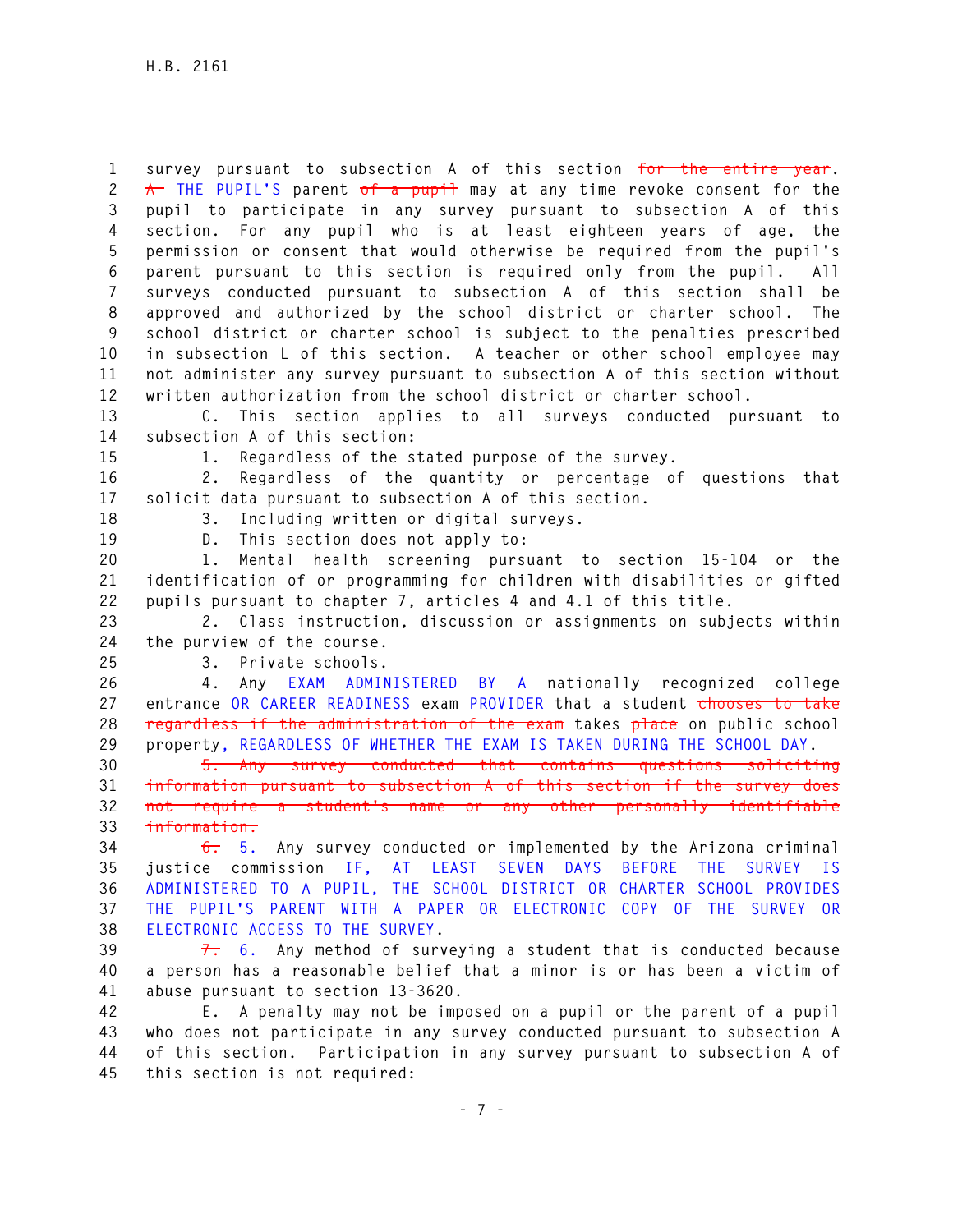**1 1. To demonstrate that a pupil has met competency requirements for 2 any grade level, course or subject.** 

**3 2. For a pupil to qualify for placement into any grade level, 4 course or subject.** 

**5 3. For a pupil to be promoted to the next grade.** 

**6 4. For a pupil to receive credit for any course or as part of a 7 letter grade for any course.** 

**8 5. For a pupil to graduate from high school.** 

**9 6. For a pupil to obtain a high school equivalency diploma.** 

**10 F. A school district or charter school shall provide an alternative 11 educational activity for any pupil whose parent does not consent for that 12 pupil to participate in a survey conducted pursuant to subsection A of 13 this section.** 

**14 G. Any pupil whose parent does not give written informed consent 15 for that pupil to participate in any survey pursuant to subsection A of 16 this section and who attends the alternative educational activity pursuant 17 to this section shall be counted toward daily attendance and average daily 18 membership for the school pursuant to section 15-901 and may not be 19 counted absent from school.** 

**20 H. Responses to any survey pursuant to subsection A of this section 21 may not be included:** 

**22 1. As part of a school academic performance indicator pursuant to 23 section 15-241, or as part of any other similar school rating system.** 

**24 2. In the education learning and accountability system pursuant to 25 section 15-249, or in any other similar system.** 

**26 3. In the student accountability information system pursuant to 27 section 15-756.10 or 15-1041, or in any other similar system.** 

**28 I. A penalty may not be imposed on and a reward may not be granted 29 to a teacher, administrator, other school employee, school district, 30 school or charter school based on the pupil participation rate in any 31 survey conducted pursuant to subsection A of this section.** 

**32 J. On request, a charter school or school district shall provide 33 any available information in a timely manner to the parent of a pupil 34 regarding a survey administered pursuant to subsection A of this section, 35 including:** 

**36 1. The name of the survey.** 

**37 2. The date or dates on which the survey will be administered.** 

**38 3. The method or methods of administering the survey. 39 4. The amount of time required to administer the survey.** 

**40 5. The type of information collected by the survey.** 

**41 6. The reasons for administering the survey.** 

**42 K. A parent of a pupil that has a reasonable belief that a school 43 district or charter school has violated this section may file a complaint 44 with the attorney general or the county attorney for the county in which 45 an alleged violation of this section occurred. The attorney general or**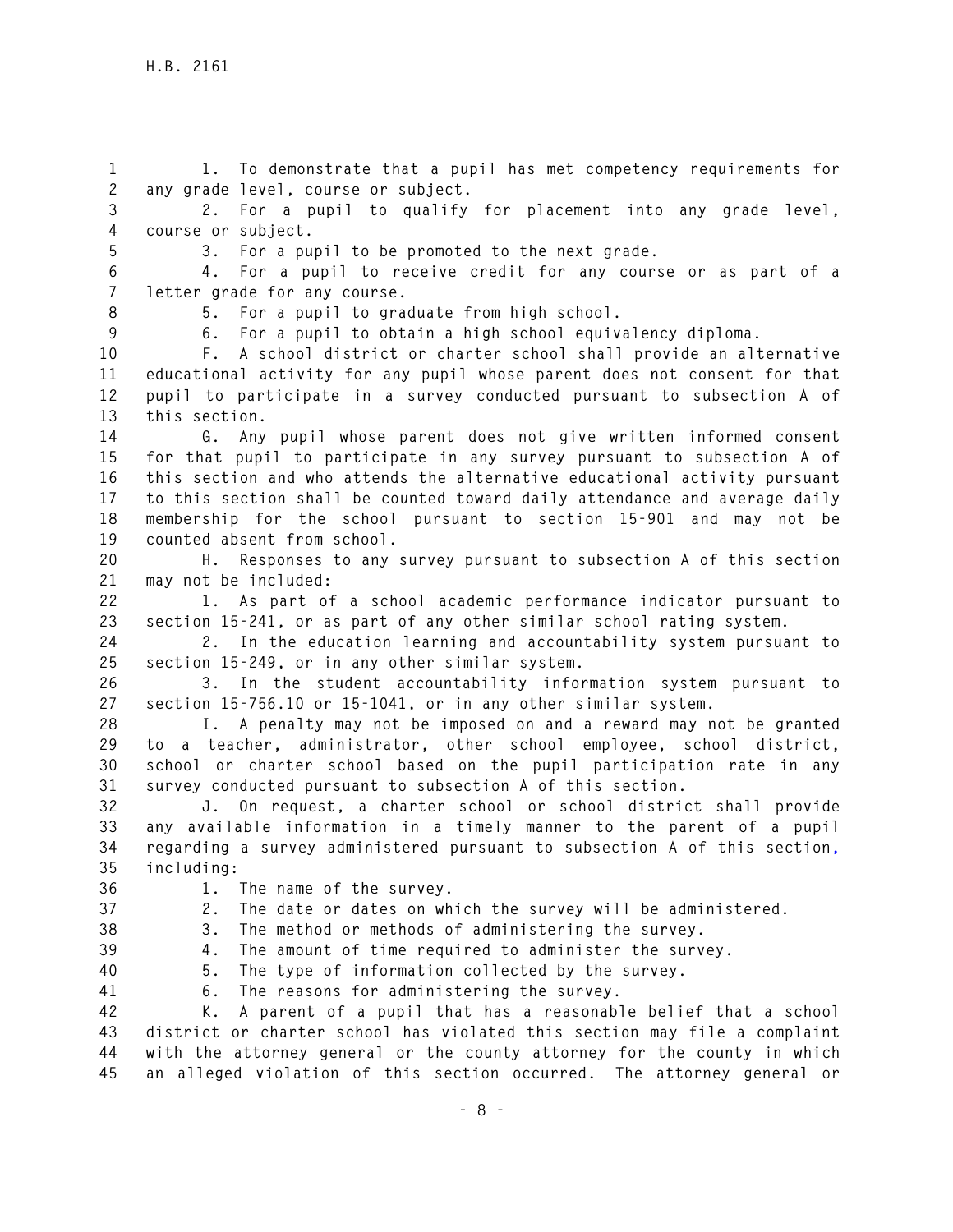**1 the county attorney for the county in which an alleged violation of this 2 section occurred may initiate a suit in the superior court in the county 3 in which the school district or charter school is located for the purpose 4 of complying with this section. After receiving written notice of an 5 alleged failure to comply with this section, a school district or charter 6 school that determines that a violation has occurred is not subject to a 7 penalty or cause of action under this section if the school district or 8 charter school cures the violation. For the purposes of this subsection, 9 "cure" means to destroy any information gathered in violation of this 10 section and to provide written instruction to the individual circulating 11 the survey, to be kept on file for one year after receipt of the written 12 notice of the alleged failure to comply.** 

**13 L. For each violation of this section, the court may impose a civil 14 penalty not to exceed five hundred dollars \$500. The school district or 15 charter school determined to be out of compliance with this section shall 16 be responsible for the payment of PAY all penalties.** 

**17 M. An attorney acting on behalf of a public school may request a 18 legal opinion of the county attorney or attorney general as to whether the 19 public school would violate this section.** 

**20 N. All penalties collected by the court for a suit initiated in 21 superior court by the attorney general shall be paid to the office of the 22 attorney general for the use and reimbursement of costs of prosecution 23 pursuant to this section. All penalties collected by the court for a suit 24 initiated in superior court by a county attorney shall be paid to the 25 county treasurer of the county in which the court is held for the use and 26 reimbursement of costs of prosecution pursuant to this section.** 

**27 O. For the purposes of this section:** 

**28 1. "Parent" has the same meaning prescribed in section 15-101, 29 except that parent does not mean this state if the pupil is a ward of the 30 state.** 

**31 2. "Survey" means:** 

**32 (a) When used as a noun, an instrument that investigates the 33 attitudes, behaviors, beliefs, experiences, opinions or thoughts of a 34 pupil or group of pupils.** 

**35 (b) When used as a verb, to use an instrument to investigate the 36 attitudes, behaviors, beliefs, experiences, opinions or thoughts of a 37 pupil or group of pupils.** 

**38 Sec. 4. Title 15, chapter 1, article 4, Arizona Revised Statutes, 39 is amended by adding section 15-143, to read:** 

**40 15-143. Educational records; rights of parents** 

**41 A. IN ACCORDANCE WITH THE RIGHTS SECURED UNDER SECTION 1-602, 42 SUBSECTION A, PARAGRAPH 2, A PARENT SHALL HAVE ACCESS TO ALL WRITTEN AND 43 ELECTRONIC RECORDS OF A SCHOOL DISTRICT OR CHARTER SCHOOL OR A SCHOOL 44 DISTRICT OR CHARTER SCHOOL EMPLOYEE CONCERNING THE PARENT'S CHILD AND TO**